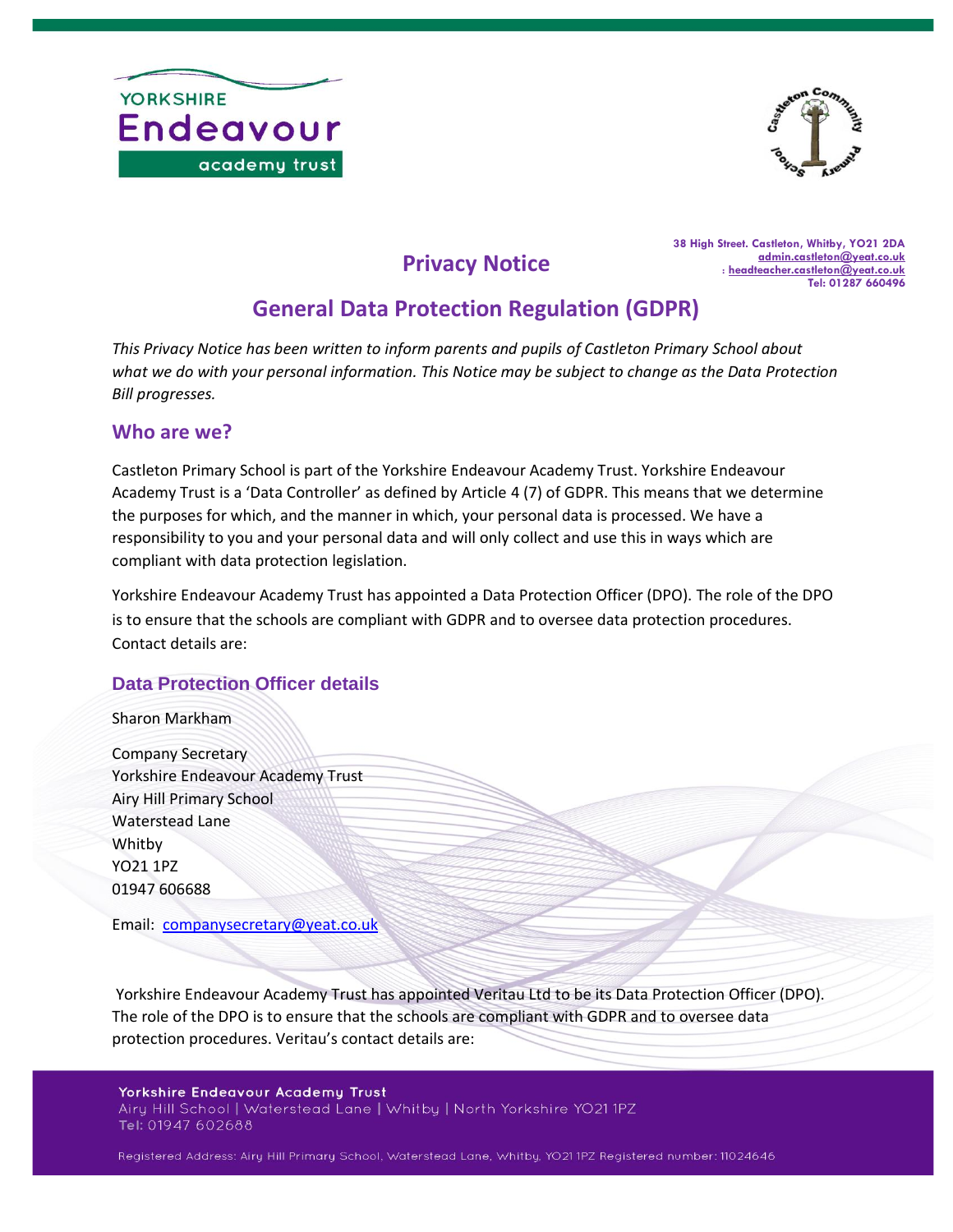# **What information do we collect?**

The categories of information that we collect, hold and share include the following:

- Personal information of pupils and their family members e.g. name, pupil number, DOB and address
- Educational attainment
- Free school meal eligibility
- Attendance information
- Assessment information
- Behavioural information
- Safeguarding information

We will also process certain 'special category' data about our pupils including:

- Relevant medical information- please note that where the pupil has a severe allergy or is thought to be at risk of needing emergency care for a medical issue then this will be shared with all the staff. We may do this in the form of photo identification in the staff room to ensure that all staff are aware of the issues should an emergency situation arise
- Special Educational Needs and Disabilities information
- Race, ethnicity and religion

#### **Why do we collect your personal data?**

We use the information we collect:

- to support pupil learning
- to monitor and report on pupil progress
- to provide appropriate pastoral care
- to assess the quality of our services

Any personal data that we process about our pupils and parents is done so in accordance with Article 6 and Article 9 of GDPR:

Our legal basis for processing your personal data, in line with Article 6(1)(c) include:

• Education Act 1944,1996, 2002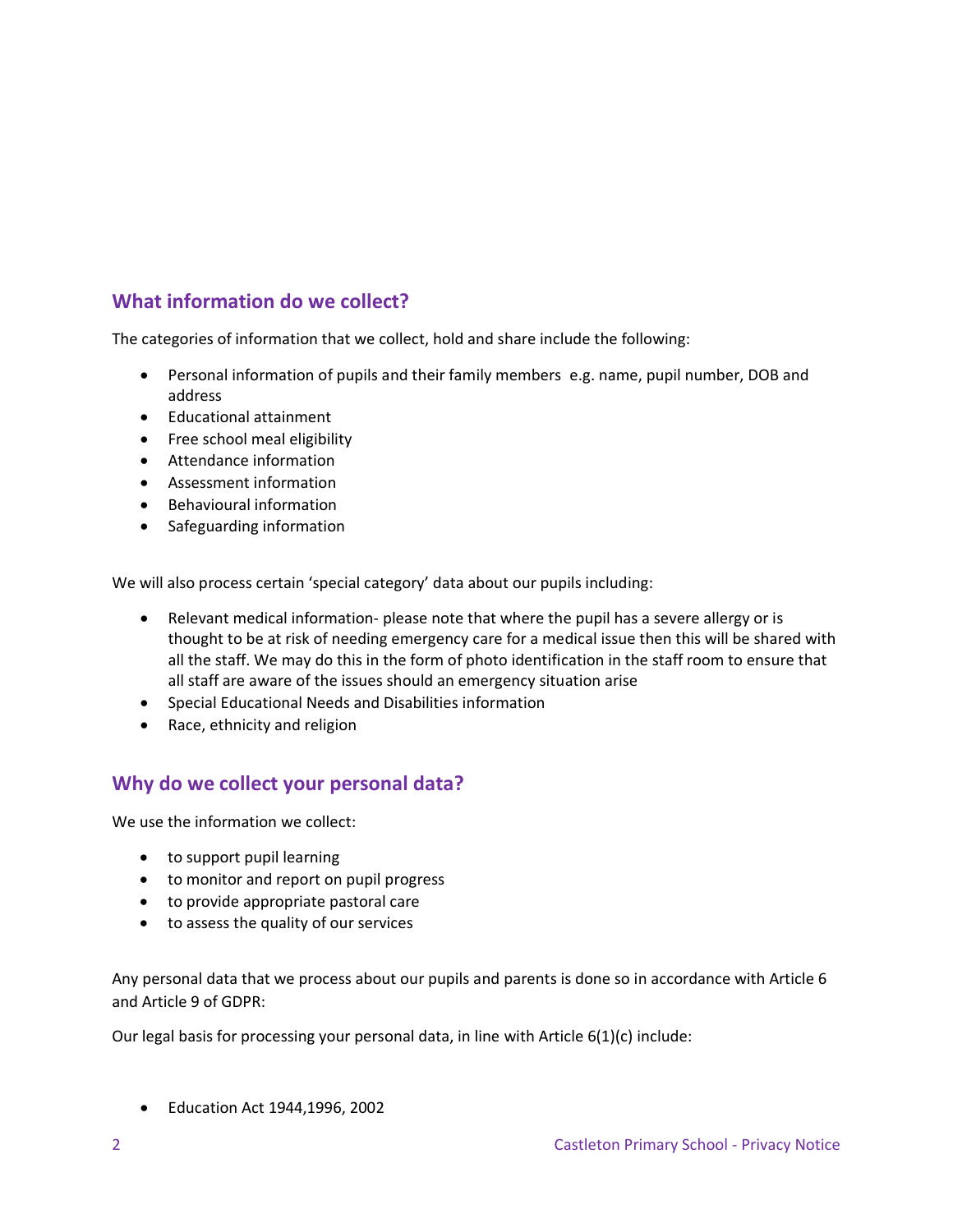- Education and Adoption Act 2016
- Education (Information About Individual Pupils)(England) Regulations 2013
- Education (Pupil Information) (England) Regulations 2005
- Education and Skills Act 2008
- Children Act 1989, 2004
- Children and Families Act 2014
- Equality Act 2010
- Education (Special Educational Needs) Regulations 2001

We also process information in accordance with Article 6(e) and Article 9(2)(g) as part of the official authority vested in us as Data Controller and for reasons of substantial public interest. Such processing, which is not mandatory but is considered to be in our pupils' interests, include:

- School trips
- Extra curricular activities

Whilst the majority of pupil information you provide to us is mandatory, some of it is provided to us on a voluntary basis. When we do process this additional information we will ensure that we ask for your consent to process this.

## **Who do we obtain your information from?**

Much of the information we process will be obtained directly from you (pupils and parents). We will also process information received from:

- Department for Education (DfE)
- North Yorkshire County Council as Local Education Authority
- Previous schools attended

#### **Who do we share your personal data with?**

We routinely share pupil information with:

- schools that the pupils attend after leaving us
- North Yorkshire County Council as Local Education Authority
- the Department for Education (DfE)
- National Health Service bodies
- Yorkshire Endeavour Academy Trust
- Glaisdale Primary School, as part of a formal federation with Castleton Primary School.

For more information on information sharing with the DfE (including the National Pupil Database and Census) please go to: [https://www.gov.uk/government/publications/national-pupil-database-user](https://www.gov.uk/government/publications/national-pupil-database-user-guide-and-supporting-information)[guide-and-supporting-information](https://www.gov.uk/government/publications/national-pupil-database-user-guide-and-supporting-information)